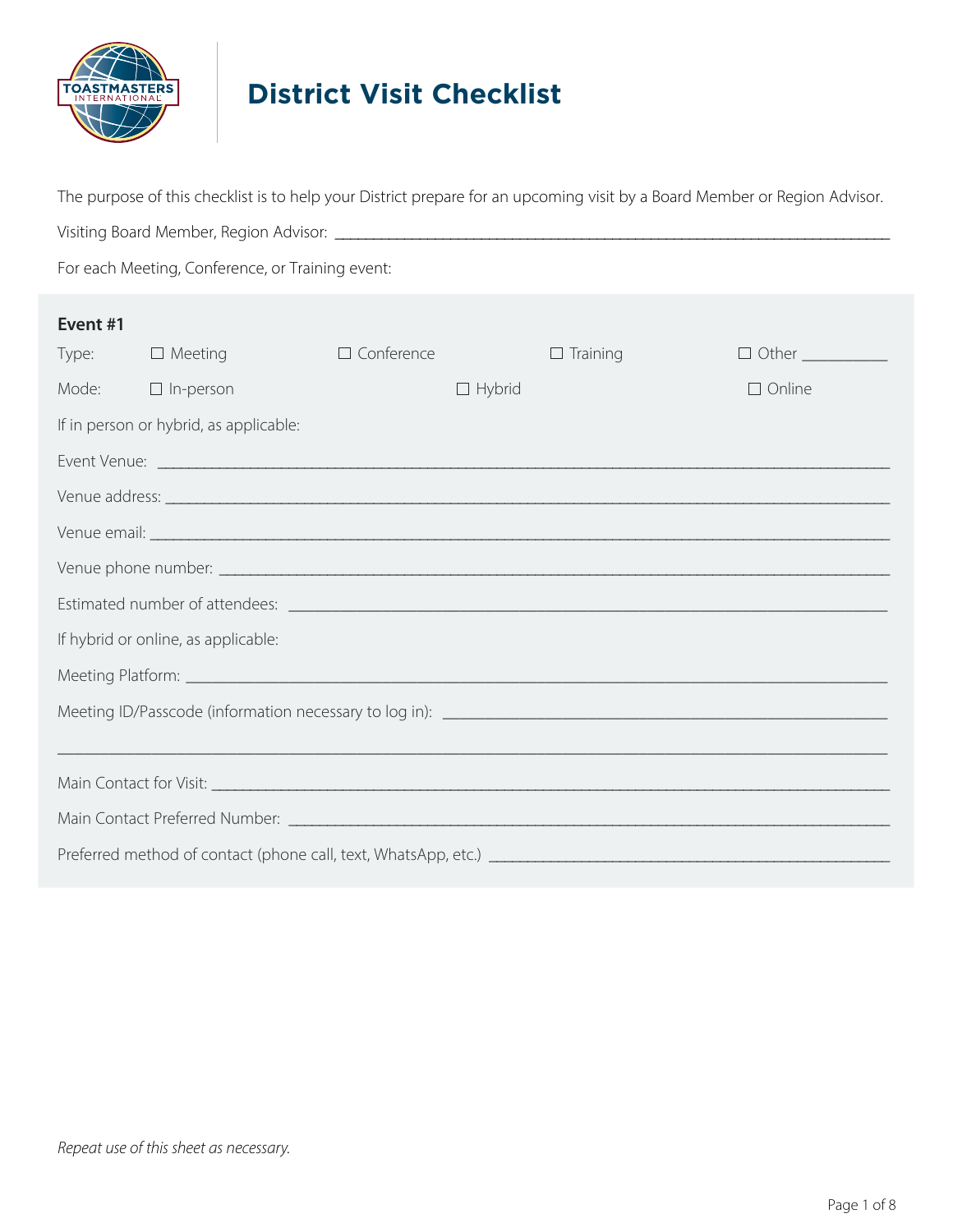# **Travel**

For your visitor to make travel plans, please provide the following information:

| Suggested arrival date: | Arrival airport/station: |
|-------------------------|--------------------------|
|                         |                          |

Suggested departure date: \_\_\_\_\_\_\_\_\_\_\_\_\_\_\_\_\_\_\_\_\_\_\_\_\_\_\_Departure airport/station: \_\_\_\_\_\_\_\_\_\_\_\_\_\_\_\_\_\_\_\_\_\_\_\_\_\_\_\_\_\_

*Your visitor will ensure you receive their travel itinerary.*

Once you receive the travel itinerary, please arrange for a District team member to meet the visitor at the arrival airport/ station, as applicable. At the end of the visit, please arrange for a District team member to drive your visitor to the departure airport/station, as applicable.

Please provide the following:

Name of individual picking up visitor at the airport/station:

Mobile Number of the individual: \_

Name of individual dropping off visitor at the airport/station: \_\_\_\_\_\_\_\_\_\_\_\_\_\_\_\_\_\_\_\_\_\_\_\_\_\_\_\_\_\_\_\_\_\_\_\_\_\_\_\_\_\_\_\_\_\_\_\_\_\_\_\_\_\_

Mobile Number of the individual:

If your visitor decides to drive to your District, your visitor will notify you. Please provide the suggested arrival time for the visitor to prepare travel accordingly.

Approximate Arrival Time: \_\_\_\_\_\_\_\_\_\_\_\_\_\_\_\_\_\_\_\_\_\_\_\_\_\_\_\_\_\_\_\_\_\_\_\_\_\_\_\_\_\_\_\_\_\_\_\_\_\_\_\_\_\_\_\_\_\_\_\_\_\_\_\_\_\_\_\_\_\_\_\_\_\_\_\_\_\_\_\_\_\_\_\_

## **Accommodations, as applicable**

The District is responsible for booking the hotel for your visitor. Should the District receive a complimentary room from the hotel where the event is being held, this room should be reserved for your visitor to minimize costs. If that is not the case, the District is responsible for covering the cost of the hotel. If the District is unable to cover the cost of the hotel, please contact Toastmasters International for possible reimbursement (approved on a case by case basis). Please provide the following details:

| Confirmation/Reservation number: |                           |                                      |
|----------------------------------|---------------------------|--------------------------------------|
| (For IO/ID only - Check One)     |                           |                                      |
| $\Box$ Complimentary Room        | $\Box$ District Paid Room | $\Box$ Need to discuss reimbursement |

If your visitor is staying in more than one hotel during this visit, please provide the above information for each hotel on the additional information page.

If your visitor is traveling within the District and will require airline reservations to complete this travel, please provide the exact flight details (departure and arrival airport code, date, time, airline, flight number) on the additional information page.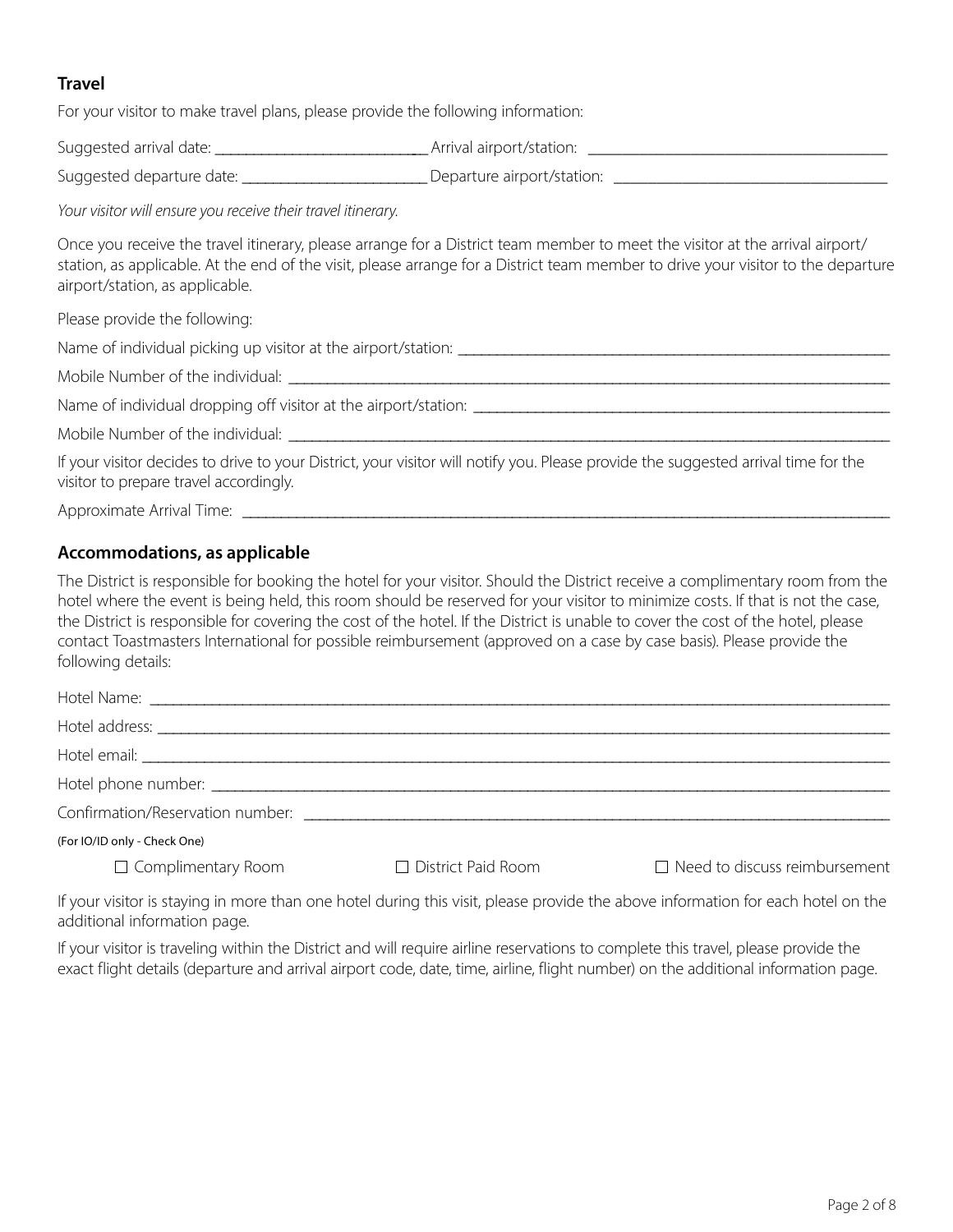# **Meeting with the District team**

The District should schedule a pre- and end-of-visit meeting with the District trio and other District leaders, as applicable, to discuss the overall strength of the District in achieving the District mission.

| and the control of the control of the control of the control of the control of the control of the control of the<br>Date of visit/meeting: ____________                                                                                                                                                                                                                                                                                                                                                                                                                                                                                                            |  |
|--------------------------------------------------------------------------------------------------------------------------------------------------------------------------------------------------------------------------------------------------------------------------------------------------------------------------------------------------------------------------------------------------------------------------------------------------------------------------------------------------------------------------------------------------------------------------------------------------------------------------------------------------------------------|--|
| If the meeting takes place online or in a hybrid format:<br>Meeting start time/time zone: _______________________________When should visitor log in? ___________________________<br>Corporate and other club-building opportunities<br>Your District should leverage your visitor's visit to market Toastmasters to local corporations and groups. Your District should<br>arrange three or more events, such as appointments, summits or open houses, etc. This includes corporations, universities,<br>government agencies, associations, nonprofit organizations, and communities. Provide the following information on the<br>appointments that are scheduled. |  |
|                                                                                                                                                                                                                                                                                                                                                                                                                                                                                                                                                                                                                                                                    |  |
|                                                                                                                                                                                                                                                                                                                                                                                                                                                                                                                                                                                                                                                                    |  |
|                                                                                                                                                                                                                                                                                                                                                                                                                                                                                                                                                                                                                                                                    |  |
|                                                                                                                                                                                                                                                                                                                                                                                                                                                                                                                                                                                                                                                                    |  |
|                                                                                                                                                                                                                                                                                                                                                                                                                                                                                                                                                                                                                                                                    |  |
| First Appointment:                                                                                                                                                                                                                                                                                                                                                                                                                                                                                                                                                                                                                                                 |  |
| Second Appointment:                                                                                                                                                                                                                                                                                                                                                                                                                                                                                                                                                                                                                                                |  |
|                                                                                                                                                                                                                                                                                                                                                                                                                                                                                                                                                                                                                                                                    |  |
|                                                                                                                                                                                                                                                                                                                                                                                                                                                                                                                                                                                                                                                                    |  |
|                                                                                                                                                                                                                                                                                                                                                                                                                                                                                                                                                                                                                                                                    |  |
|                                                                                                                                                                                                                                                                                                                                                                                                                                                                                                                                                                                                                                                                    |  |
|                                                                                                                                                                                                                                                                                                                                                                                                                                                                                                                                                                                                                                                                    |  |
|                                                                                                                                                                                                                                                                                                                                                                                                                                                                                                                                                                                                                                                                    |  |
|                                                                                                                                                                                                                                                                                                                                                                                                                                                                                                                                                                                                                                                                    |  |
|                                                                                                                                                                                                                                                                                                                                                                                                                                                                                                                                                                                                                                                                    |  |
|                                                                                                                                                                                                                                                                                                                                                                                                                                                                                                                                                                                                                                                                    |  |
|                                                                                                                                                                                                                                                                                                                                                                                                                                                                                                                                                                                                                                                                    |  |
|                                                                                                                                                                                                                                                                                                                                                                                                                                                                                                                                                                                                                                                                    |  |
|                                                                                                                                                                                                                                                                                                                                                                                                                                                                                                                                                                                                                                                                    |  |
|                                                                                                                                                                                                                                                                                                                                                                                                                                                                                                                                                                                                                                                                    |  |
|                                                                                                                                                                                                                                                                                                                                                                                                                                                                                                                                                                                                                                                                    |  |
|                                                                                                                                                                                                                                                                                                                                                                                                                                                                                                                                                                                                                                                                    |  |

*If more appointments are scheduled, please provide these details on an additional information page.*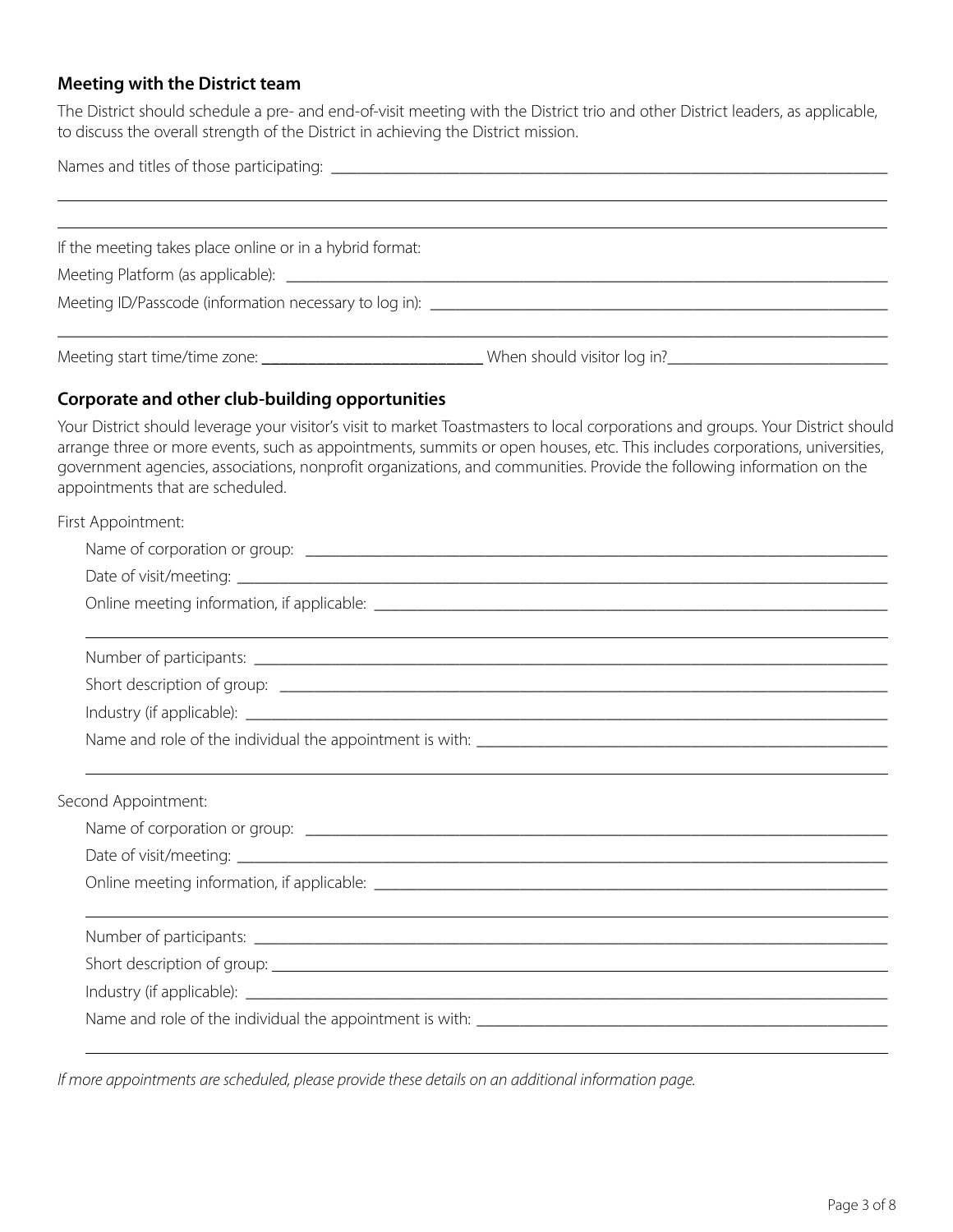## **Marketing Materials**

For in-person or hybrid visits, as applicable, World Headquarters staff coordinates with the Club Growth Director regarding where to ship marketing visit materials. These materials are to be reviewed prior to your visitor's arrival. For physical shipments, let your visitor know when you receive these marketing materials. Please provide the correct name and address for this shipment:

| Apt/Ste:<br>Postal Code: National According to the Contract of the Contract of the Contract of the Contract of the Contract of the Contract of the Contract of the Contract of the Contract of the Contract of the Contract of the Contrac |
|--------------------------------------------------------------------------------------------------------------------------------------------------------------------------------------------------------------------------------------------|

*Note: Toastmasters International cannot ship to a P.O. Box address*

For online meetings or applicable hybrid meetings, World Headquarters staff sends your visitor and your Club Growth Director an electronic packet of marketing information. Your Club Growth Director coordinates dissemination of the material with those accompanying your visitor to District marketing meetings.

## **Speeches/Presentations/Training**

| <b>Education Session:</b>                                                                                            |  |
|----------------------------------------------------------------------------------------------------------------------|--|
|                                                                                                                      |  |
|                                                                                                                      |  |
|                                                                                                                      |  |
|                                                                                                                      |  |
|                                                                                                                      |  |
|                                                                                                                      |  |
| If education session takes place online or in a hybrid format:                                                       |  |
|                                                                                                                      |  |
|                                                                                                                      |  |
|                                                                                                                      |  |
| Meeting start time/time zone: __________________________________When should visitor log in? ________________________ |  |
| Other Presentation(s):                                                                                               |  |
|                                                                                                                      |  |
|                                                                                                                      |  |
|                                                                                                                      |  |
|                                                                                                                      |  |
|                                                                                                                      |  |
|                                                                                                                      |  |
| If the presentation takes place online or in a hybrid format:                                                        |  |
|                                                                                                                      |  |
|                                                                                                                      |  |
| Meeting start time/time zone: ________________________________When should visitor log in? ____________________       |  |
| If more presentations are scheduled, please provide these details on the additional information page.                |  |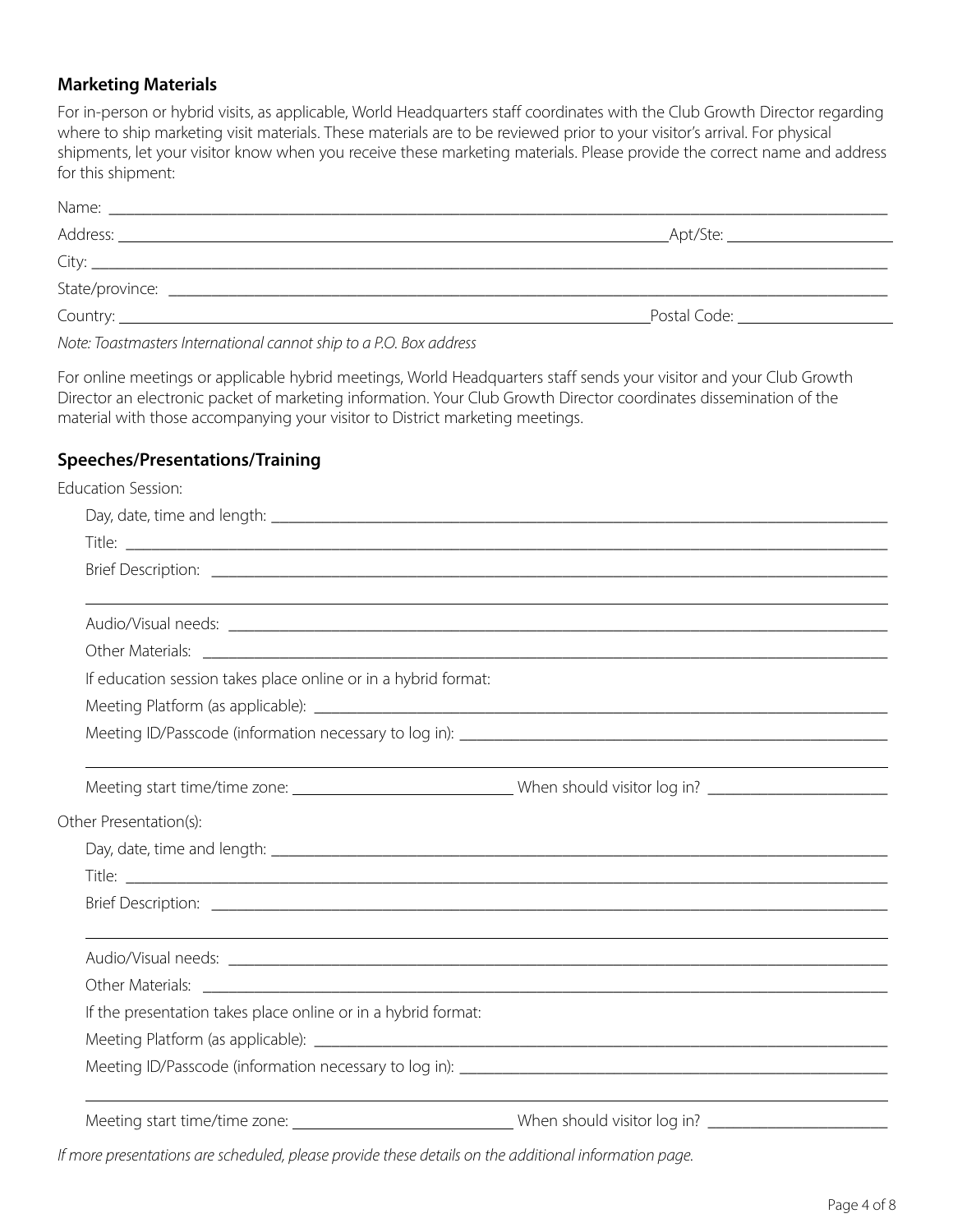## **District Conference Speeches/Events (applicable to International Officers and Directors only)**

The District must provide the officer/director an opportunity to present a keynote speech during the program to the full assembly; it is best to choose your most popular event. The District should also use the officer/director as a seminar presenter in an educational session that does not run concurrent with any other session. Other suggestions for participation during the event would be a leadership panel or a "fireside chat" with a subsequent Q & A session.

The District could also arrange an open house, inviting local companies/corporations to learn more about the organization as well as a few officers from successful corporate clubs for encouragement.

It will be important for the District leaders to discuss a potential focus for the keynote or education session.

## Please provide the District's conference theme: \_\_\_\_\_\_\_\_\_\_\_\_\_\_\_\_\_\_\_\_\_\_\_\_\_\_\_\_\_\_\_\_

#### Expected Attendance:

#### Keynote Address:

|                           | If the keynote address takes place online or in a hybrid format:                                               |  |
|---------------------------|----------------------------------------------------------------------------------------------------------------|--|
|                           |                                                                                                                |  |
|                           |                                                                                                                |  |
|                           |                                                                                                                |  |
|                           | Meeting start time/time zone: _________________________________When should visitor log in? ___________________ |  |
|                           | If more presentations are scheduled, please provide these details on the additional information page.          |  |
| <b>Education Session:</b> |                                                                                                                |  |
|                           |                                                                                                                |  |
|                           |                                                                                                                |  |
|                           |                                                                                                                |  |
|                           |                                                                                                                |  |
|                           |                                                                                                                |  |
|                           |                                                                                                                |  |

#### Seating at District conference, if applicable:

During lunches and dinners, the officer/director should be seated at the head table. Indicate the seating arrangements for each event. Be sure to advise the officer/director where they will be seated at each event.

Reserved Seating (list events): \_\_\_\_\_\_\_\_\_\_\_\_\_\_\_\_\_\_\_\_\_\_\_\_\_\_\_\_\_\_\_\_\_\_\_\_\_\_\_\_\_\_\_\_\_\_\_\_\_\_\_\_\_\_\_\_\_\_\_\_\_\_\_\_\_\_\_\_\_\_

#### Other events:

Should the officer/director be participating in any other events such as an award ceremony, presenting of speech contest awards, etc., please advise the visiting officer/director of their role.

Event: \_\_\_\_\_\_\_\_\_\_\_\_\_\_\_\_\_\_\_\_\_\_\_\_\_\_\_\_\_\_\_\_\_\_\_\_\_\_\_\_\_\_\_\_\_\_\_\_\_\_\_\_\_\_\_\_\_\_\_\_\_\_\_\_\_\_\_\_\_\_\_\_\_\_\_\_\_\_\_\_\_\_\_\_\_\_\_\_

Details: \_\_\_\_\_\_\_\_\_\_\_\_\_\_\_\_\_\_\_\_\_\_\_\_\_\_\_\_\_\_\_\_\_\_\_\_\_\_\_\_\_\_\_\_\_\_\_\_\_\_\_\_\_\_\_\_\_\_\_\_\_\_\_\_\_\_\_\_\_\_\_\_\_\_\_\_\_\_\_\_\_\_\_\_\_\_\_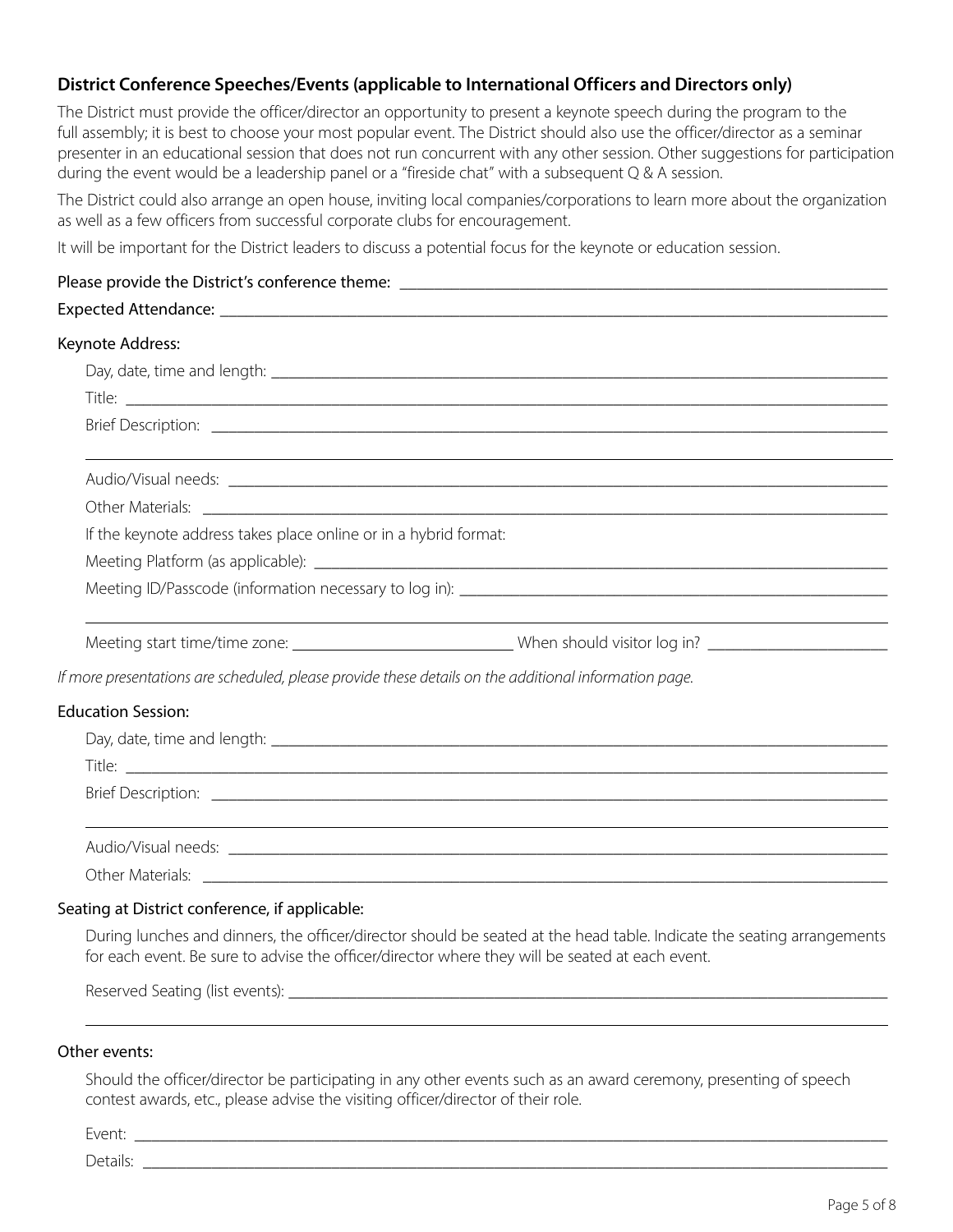#### Dress attire:

| Is formal wear needed for the District event? $\Box$ Yes $\Box$ No<br>Does the District have a theme night where special costumes or apparel are needed? $\Box$ Yes<br>$\Box$ No |
|----------------------------------------------------------------------------------------------------------------------------------------------------------------------------------|
|                                                                                                                                                                                  |
| <b>Business Meeting:</b>                                                                                                                                                         |
| If there will be a business meeting taking place during your visitor's stay with your District, they should be invited to attend<br>the meeting.                                 |
| Will a business meeting take place during your visitor's stay with the District? $\Box$ Yes $\Box$ No                                                                            |
|                                                                                                                                                                                  |
| If your visitor will attend in person, please provide the location of meeting:                                                                                                   |
| If the meeting takes place online:                                                                                                                                               |
|                                                                                                                                                                                  |
|                                                                                                                                                                                  |
|                                                                                                                                                                                  |

## **Corporate Recognition Visits (applicable to International Officers and Directors only)**

The District may recognize up to two corporations with this prestigious award. The District should discuss which corporations are worthy of recognition by Toastmasters International. The corporate recognition award must be presented to an executive of that corporation at an event created specifically for the presentation of this award. Local media should be invited to cover this event, as well as the corporation's public relations team and the District Public Relations Manager.

Does the District have up to two corporations that meet the following requirements for an award?

- The company has sponsored at least one Toastmasters club that has been in existence for at least two years.
- The company has not previously received a recognition award. (If you are unsure of this you may reach out to corporaterelations@toastmasters.org to inquire.)

The company is more likely to be approved for the award if they have potential to sponsor new clubs, cover membership dues, provide meeting locations, and actively encourage employees to join the corporate clubs.

\_\_\_\_\_\_\_\_\_\_\_\_\_\_\_\_\_\_\_\_\_\_\_\_\_\_\_\_\_\_\_\_\_\_\_\_\_\_\_\_\_\_\_\_\_\_\_\_\_\_\_\_\_\_\_\_\_\_\_\_\_\_\_\_\_\_\_\_\_\_\_\_\_\_\_\_\_\_\_\_\_\_\_\_\_\_\_\_\_\_\_\_\_\_\_\_\_

To allow ample time for the award to be approved, engraved and shipped; complete and submit the application: https://www.toastmasters.org/corporate-recognition-visits six (6) weeks in advance of the presentation date. Any requests received with less than the six-week window will not be considered.

If the meeting takes place online:

| Meetino<br>¬ '<br>IOHH. |  |
|-------------------------|--|
|                         |  |

Meeting ID/Passcode (information necessary to log in): \_\_\_\_\_\_\_\_\_\_\_\_\_\_\_\_\_\_\_\_\_\_\_\_\_\_\_\_\_\_\_\_\_\_\_\_\_\_\_\_\_\_\_\_\_\_\_\_\_\_\_\_\_

Meeting start time/time zone: \_\_\_\_\_\_\_\_\_\_\_\_\_\_\_\_\_\_\_\_\_\_\_\_\_\_\_\_\_When should visitor log in? \_\_\_\_\_\_\_\_\_\_\_\_\_\_\_\_\_\_\_\_\_\_\_